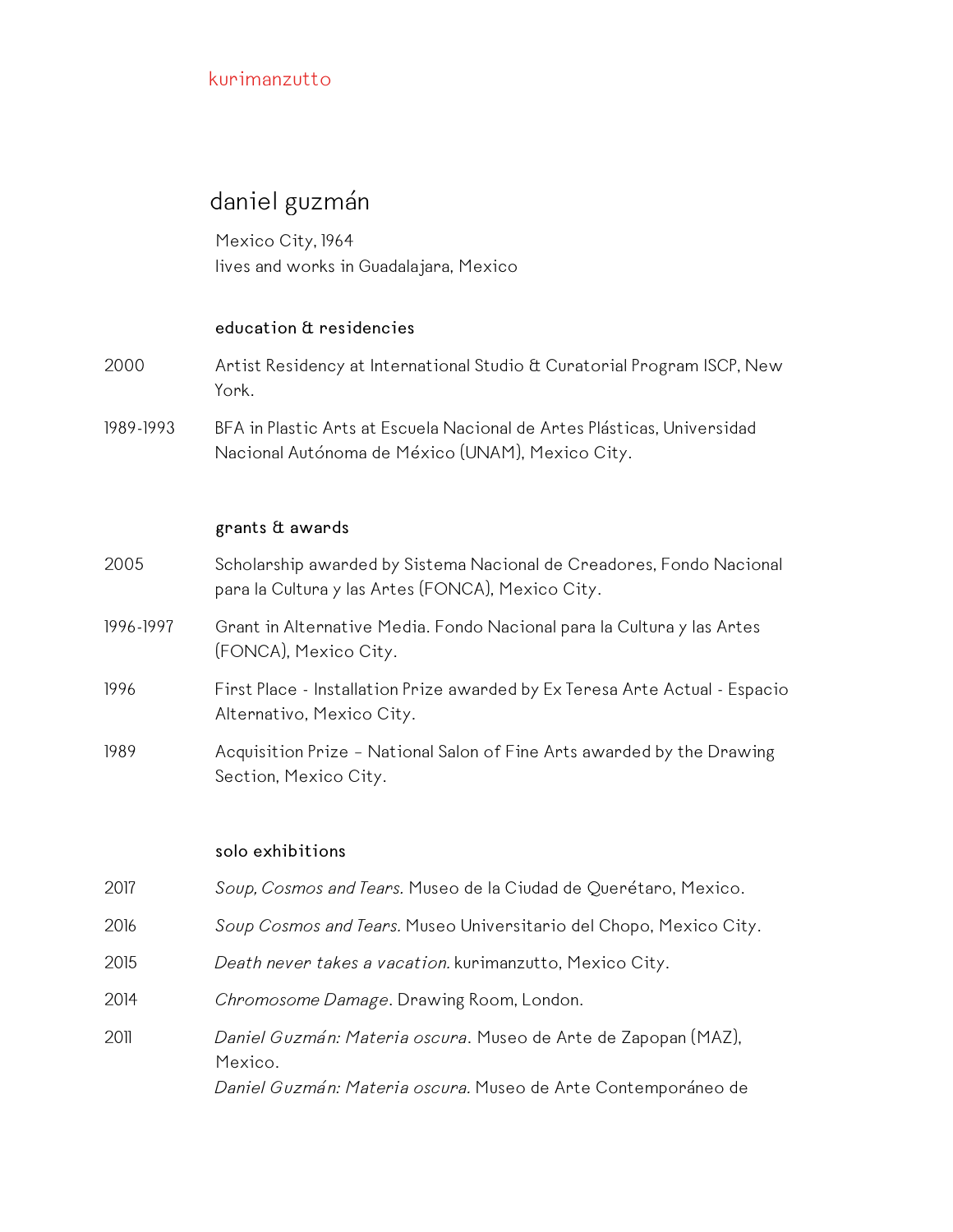Oaxaca (MACO), Mexico.

| 2009 | Don't Ask Me How the Times Go By. Stephen Friedman Gallery, London.                                                                                                                                                                              |
|------|--------------------------------------------------------------------------------------------------------------------------------------------------------------------------------------------------------------------------------------------------|
| 2008 | El Sol de México. Harris Lieberman Gallery, New York.<br>Double Album: Daniel Guzmán and Steven Shearer. New Museum, New<br>York; Museo Universitario de Ciencias y Arte (MUCA), Mexico City.<br>Daniel Guzmán. Nils Staerk Gallery. Copenhagen. |
| 2007 | Daniel Guzmán. La búsqueda del ombligo, dibujos 2005-2007.<br>kurimanzutto, Mexico City.                                                                                                                                                         |
| 2006 | Lost & Found. kurimanzutto, Mexico City.                                                                                                                                                                                                         |
| 2004 | Daniel Guzmán. The Bakery, Annet Gelink Gallery, Amsterdam.<br>Thieves Like Us. Lombard-Freid Fine Arts, New York.<br>New York Groove. Trans, New York.                                                                                          |
| 2002 | Sleeping on the Roof. kurimanzutto, Mexico City.<br>Lonely Planet Boy. Liste The Young Art Fair, Basel, Switzerland.<br>I Am in the World with You. Vilma Gold Gallery, London; Herbert Read<br>Gallery, Cantebury, United Kingdom.              |
| 2001 | Hijo de tu Puta Madre (Ya sé quien eres, te he estado observando).<br>kurimanzutto, Mexico City.                                                                                                                                                 |
| 2000 | Golpe de Suerte. Museo de las Artes, Guadalajara, Mexico.<br>Exhibition at the International Studio & Curatorial Program ISCP. New<br>York.<br>Magical Mexican Beans. Art & Idea, New York.                                                      |
| 1998 | Ballades à Annecy. 3/4 Face, Lyon.                                                                                                                                                                                                               |
| 1996 | Yo fui un kissmaniático. Galería Arte Contemporáneo, Mexico City.                                                                                                                                                                                |
| 1994 | Carne Negra. Galería Arena México, Guadalajara, Mexico.                                                                                                                                                                                          |
| 1993 | Daniel Guzmán. Temístocles 44, Mexico City.                                                                                                                                                                                                      |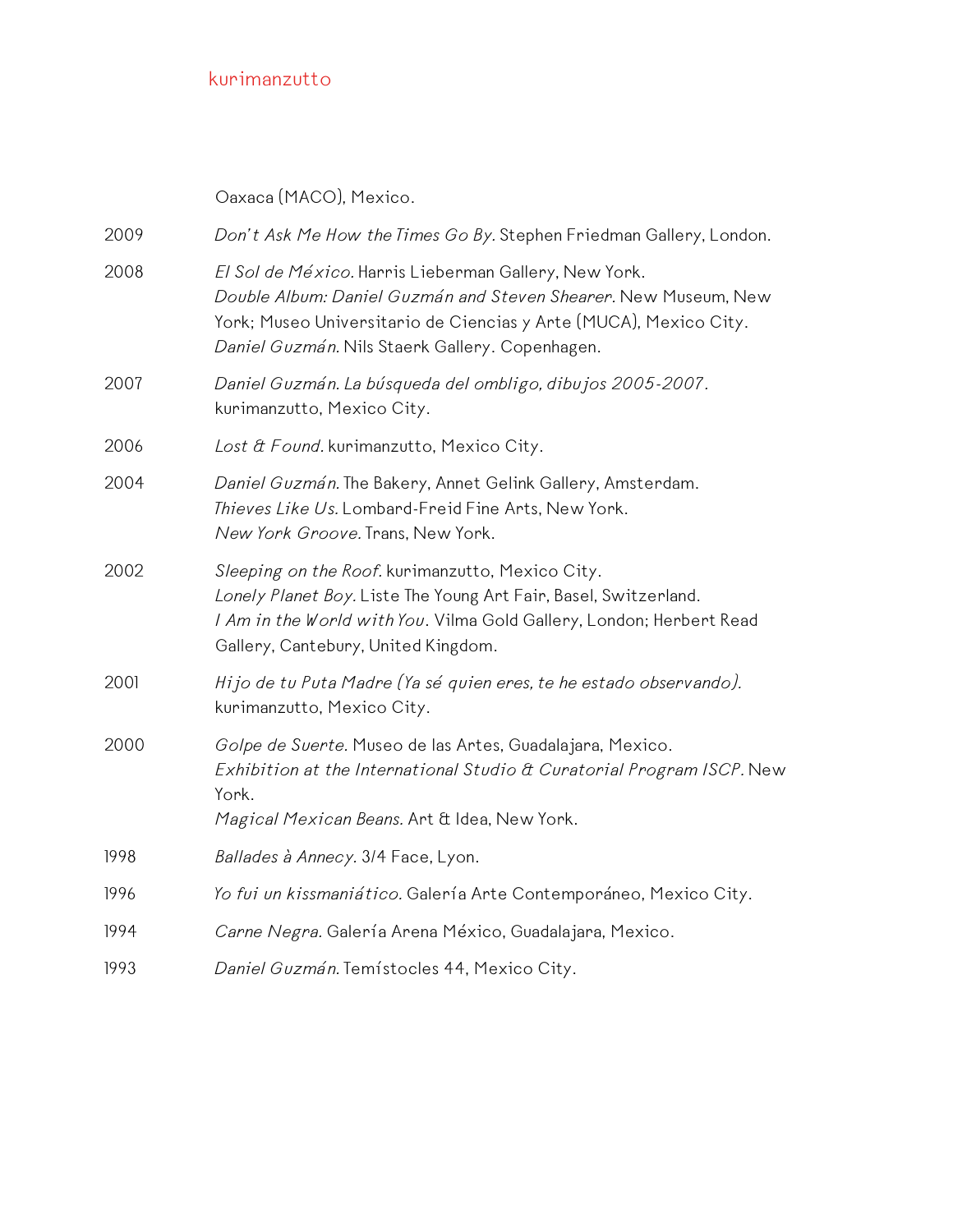### **group exhibitions**

| 2021 | Siembra. kurimanzutto, Mexico City.<br>Excepciones Normales. Museo Jumex, Mexico City.<br>El tiempo en las cosas. Salas de Arte Contemporáneo. Museo Amparo,<br>Puebla, Mexico.                                                                                                                                                                                                                                                                  |
|------|--------------------------------------------------------------------------------------------------------------------------------------------------------------------------------------------------------------------------------------------------------------------------------------------------------------------------------------------------------------------------------------------------------------------------------------------------|
| 2020 | Jalisco: diálogos cruzados. Museo Cabañas, Guadalajara, Mexico.                                                                                                                                                                                                                                                                                                                                                                                  |
| 2018 | Nacido en casa. Devenires y porvenires del oficio de la tapicería Alto<br>Liso en Jalisco, 1968-2018. Museo Amparo, Puebla, Mexico.<br>Daniel Guzmán, Michael Kvium Gert & Uwe Tobias. Nils Staerk,<br>Copenhagen.                                                                                                                                                                                                                               |
| 2017 | Saber Acomodar. Museum for Contemporary Art Denver, Denver, United<br>States.<br>Between Words and Silence: Meaning, Understanding, and the Work of<br>Translation. Armory Center for the Arts, Pasadena, United States.                                                                                                                                                                                                                         |
| 2016 | Kozmic Blues. Entre Control/Descontrol. BUAP, Puebla, Mexico.                                                                                                                                                                                                                                                                                                                                                                                    |
| 2015 | Strange Currencies: Art & Action in Mexico city 1990-2000. The<br>Galleries at Moore College of Art & Design, Philadelphia, United States.                                                                                                                                                                                                                                                                                                       |
| 2014 | El hombre al desnudo. Museo Nacional de Arte (MUNAL), Mexico City.<br>La llamada del dios extraño. (curatorial project) Diéresis, Guadalajara,<br>Mexico.                                                                                                                                                                                                                                                                                        |
| 2013 | Arqueológica. Matadero, Madrid.<br>México Inside Out: Themes in Art Since 1990. Modern Art Museum of Fort<br>Worth, United States.<br>Turn off the Sun: Selections from la Colección Jumex. Arizona State<br>University Art Museum, United States.                                                                                                                                                                                               |
| 2011 | Diference on Display. Niet Normal, Amsterdam; Museo de los Pintores<br>Oaxaqueños, Oaxaca, Mexico.<br>México: Política y poética. San Francisco State University; Museo de<br>Arte Contemporáneo de Oaxaca (MACO), Mexico.<br>Antes de la resaca Una fracción de los noventa de la Colección del<br>MUAC. Museo Universitario de Arte Contemporáneo (MUAC), Mexico City.<br>Distant Star/Estrella Distante. An exhibition around the writings of |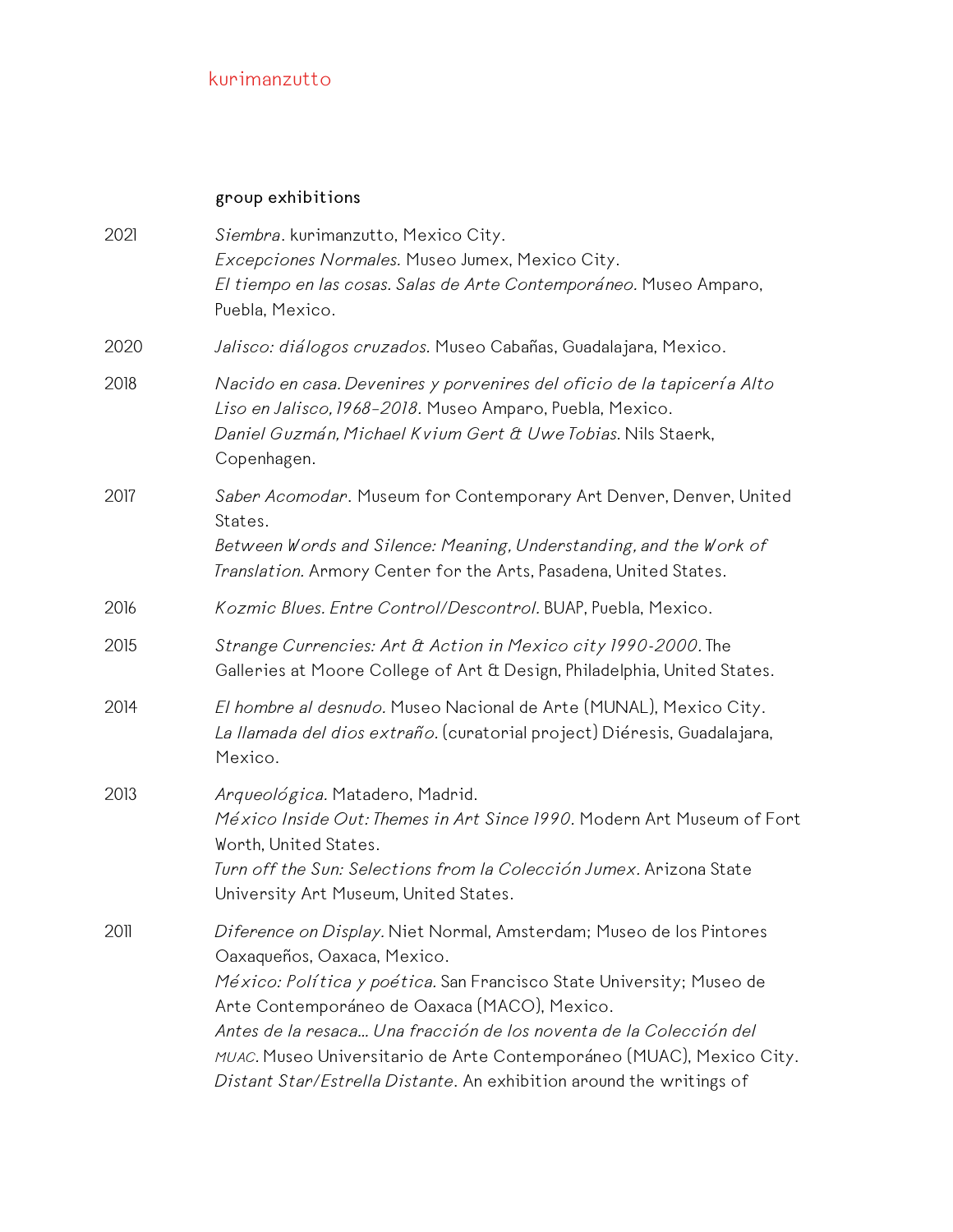|      | Roberto Bolaño. Regen Projects, Los Angeles; kurimanzutto, Mexico City.<br>POULE! Fundación/Colección Jumex. Ecatepec, Mexico.                                                                                                                                                                                                                                                                                                               |
|------|----------------------------------------------------------------------------------------------------------------------------------------------------------------------------------------------------------------------------------------------------------------------------------------------------------------------------------------------------------------------------------------------------------------------------------------------|
| 2010 | El horizonte del topo. Bozar, Brussels.                                                                                                                                                                                                                                                                                                                                                                                                      |
| 2009 | Where do we go from here? Fundación/Colección Jumex, Bass Museum of<br>Art, Miami.<br>My Generation. kurimanzutto, Mexico City.<br>Until the End of the World. AMP, Athens.<br>Nothingness and Being. Fundación/Colección Jumex. Ecatepec, Mexico.<br>Les enfants terribles. Fundación/Colección Jumex, Ecatepec, Mexico.                                                                                                                    |
| 2008 | Inauguración del nuevo espacio. kurimanzutto, Mexico City.<br>An Unruly History of the Readymade. Fundación/Colección Jumex, Mexico<br>City.<br>Life on Mars. 55th Carnegie International, Pittsburg, United States.<br>5th Berlin Biennial.                                                                                                                                                                                                 |
| 2007 | Sympathy for the Devil: Art and Rock and Roll Since 1967. Museum of<br>Contemporary Art, Chicago.<br>Playback. Musée d'Art Moderne de la Ville de Paris.<br>Escultura social: A New Generation of Art from Mexico City. Museum of<br>Contemporary Art, Chicago.                                                                                                                                                                              |
| 2006 | The Exotic Journey Ends. kurimanzutto and Foksal Gallery Foundation,<br>Warsaw.<br>Los Angeles / México. Complejidades y heterogeneidad. Colección,<br>Museo José Luis Cuevas, Mexico City.<br>Sedientos. Neuronal, Monterrey, Mexico.<br>35th International Film Festival Rotterdam. Rotterdam, The Netherlands.<br>Videomuros. Museo Muros, Cuernavaca, Mexico.<br>Local Stories. Modern Art Oxford, United States.                        |
| 2005 | After The Act. Museum Moderner Kunst (MUMOK), Vienna.<br>September Back Up: Come Closer. Isola Art Center, Milan.<br>9th International Istanbul Biennial.<br>Emergency Biennale In Chechnya: A Suitcase from Paris To Grosny.<br>Emergency Biennale, Grosny, Chechnya; Palais de Tokyo, Paris.<br>The American West. Compton Verney, Warwickshire, United Kingdom.<br>TI: Torinotriennale tremusei: The Pantagruel Syndrome. Galleria Civica |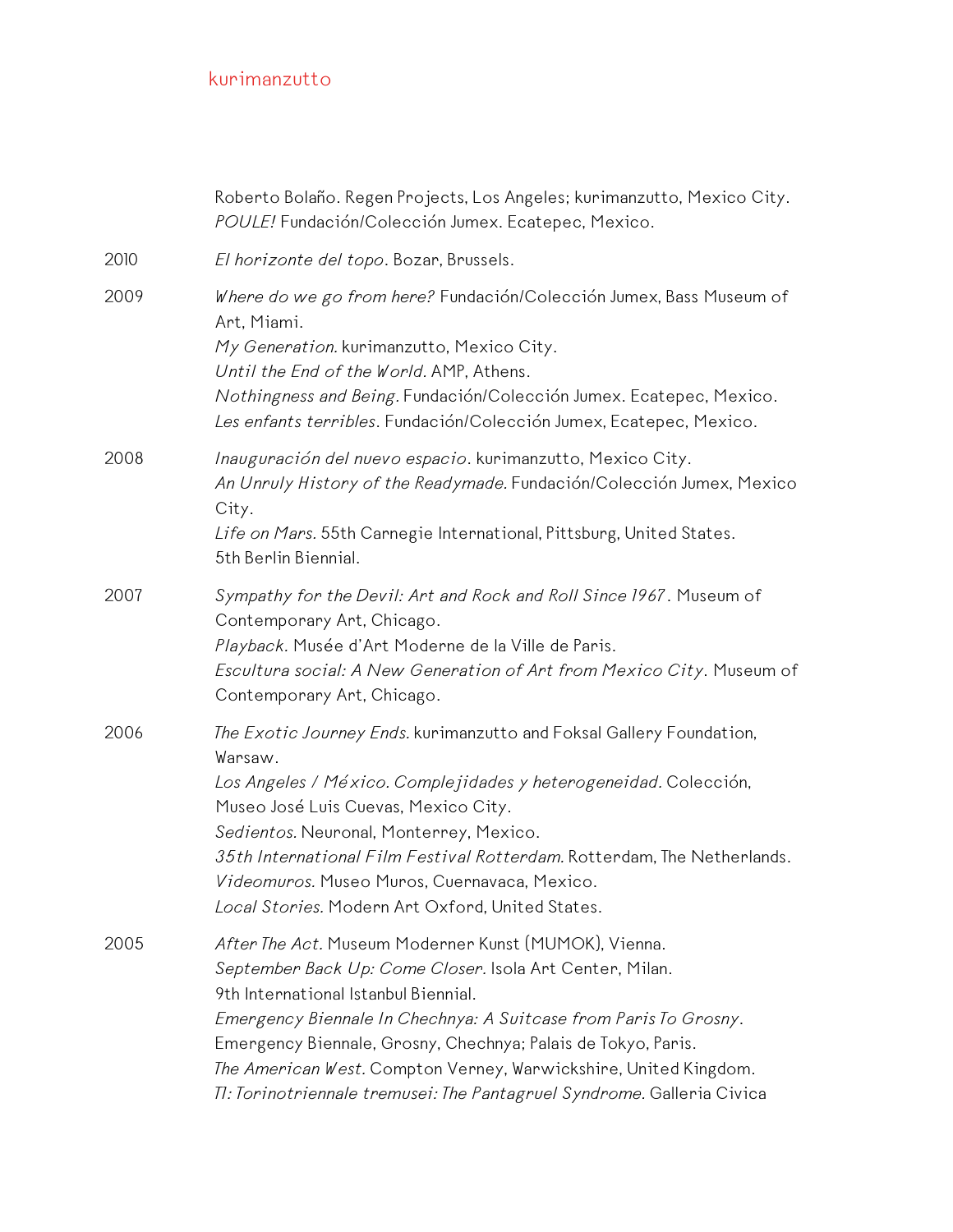|      | d'Arte Moderna e Contemporanea di Torino, Turin.<br>Come Closer. Künstlerhaus Bethanien, Berlin.                                                                                                                                                                                                |
|------|-------------------------------------------------------------------------------------------------------------------------------------------------------------------------------------------------------------------------------------------------------------------------------------------------|
| 2004 | Faces In The Crowd / Volta Nella Folla. Castello di Rivoli Museo d'Arte<br>Contemporanea, Rivoli - Turin; The Whitechapel Art Gallery, London.<br>Radicales Libres. Central de Arte, Guadalajara, Mexico.<br>Todo va a estar bien. Museo Tamayo, Mexico City.<br>Rimbaud. I-20, New York.       |
| 2003 | Elephant Juice (Sexo entre amigos). kurimanzutto, Xochimilco, Mexico<br>City.<br>50th Venice Biennal.<br>Happiness. Mori Art Museum, Tokyo.<br>Killing Time and Listening Between Lines. Fundación/Colección Jumex,<br>Ecatepec, Mexico.                                                        |
| 2002 | How Extraordinary That The World Exists. CCAC, San Francisco.<br>Montreal Biennale.<br>4th Gwanju Biennale.<br>Siete Dilemas: Diálogos en el Arte Mexicano. Museo de Arte Moderno<br>(MAM), Mexico City.                                                                                        |
| 2001 | Mutations. La Video Mexicaine Actuelle. Palais des Arts, Toulouse;<br>Iconoscope, Montpellier, France.<br>Metropolis Mexica. Musée de Picardie, Amiens, France.                                                                                                                                 |
| 2000 | Stolen Bike. Andrew Kreps Gallery, New York.<br>C/O La Ciudad. SAW gallery, Ottawa.<br>kurimanzutto a Galerie Chantal Crousel. Paris.<br>Permanencia Voluntaria. kurimanzutto, Cinemanía, Plaza Loreto, Mexico<br>City.<br>Videoarte de la nueva generación. Generalli Foundation, Switzerland. |
| 1999 | Economía de Mercado. kurimanzutto, Mercado de Medellín, Mexico City.<br>Cinco Continentes y una Ciudad. Museo de la Ciudad de México, Mexico<br>City.<br>La Sala del Artista. kurimanzutto, Mexico City.                                                                                        |
| 1998 | Invisible Chase. Jack Tilton Gallery, New York.<br>VI Bienal de Pintura de Cuenca, Ecuador.                                                                                                                                                                                                     |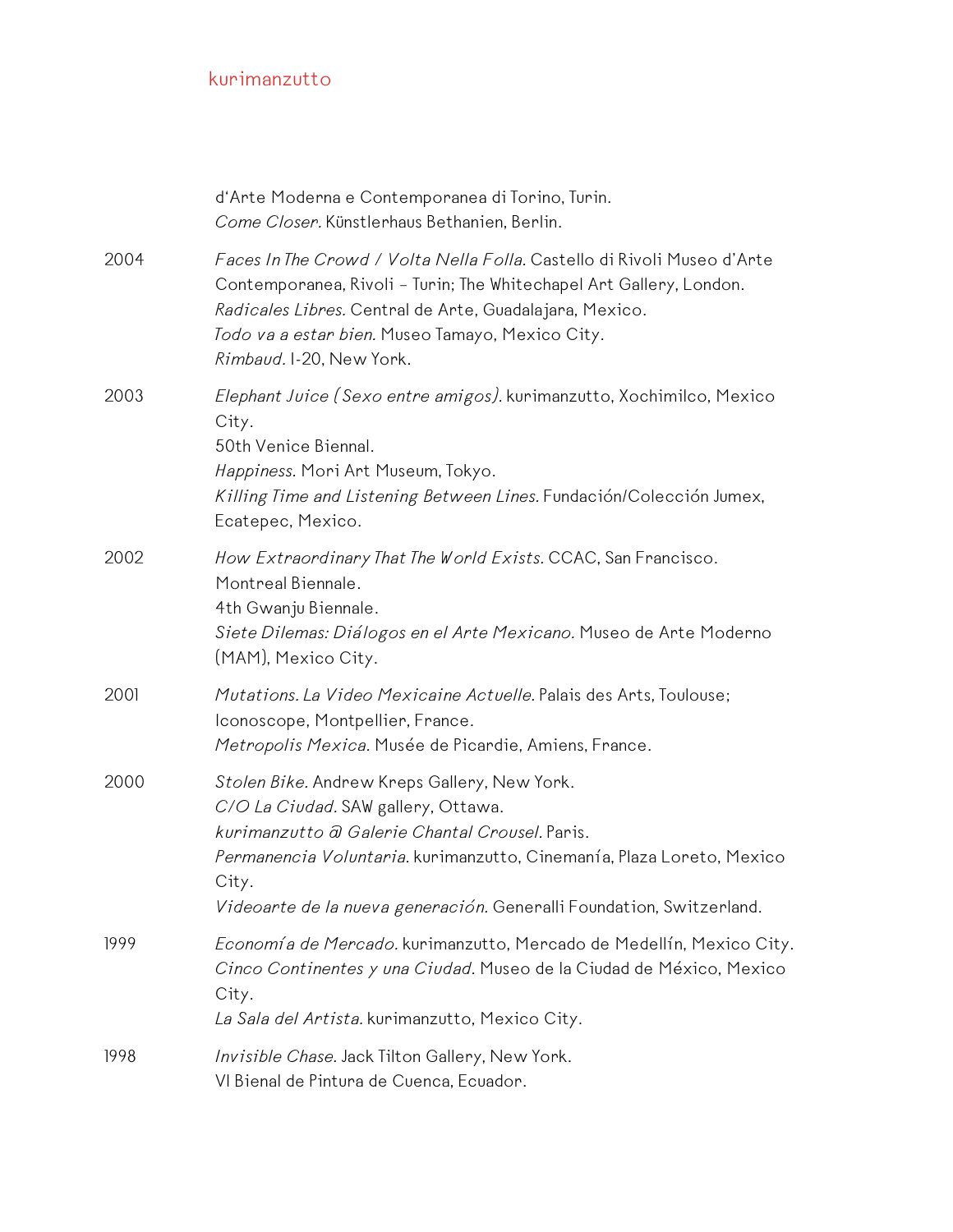| 1997 | Tres Espacios. Art & Idea, Mexico City.<br>Switch On/Switch Off. 3/4 Face, Lyon.                                                                    |
|------|-----------------------------------------------------------------------------------------------------------------------------------------------------|
| 1996 | Cuadro X Cuadro. Museo Regional. Guadalajara, Mexico.<br>Fundación Banco Patricio. Buenos Aires.<br>Acne. Museo de Arte Moderno (MAM), Mexico City. |
| 1995 | Terror en la montaña rusa. Temístocles 44, Mexico City.                                                                                             |
| 1994 | Jonge Kunst Uit Mexico. Opus Operandi Studie centrum, Hasselt, Belgium.                                                                             |
| 1993 | The Return Of The Cadavre Exquis. The Drawing Center, New York.<br>Calma. Temístocles 44, Mexico City.                                              |
| 1992 | Las manos del artista. Casona II. Secretaría de Hacienda y Crédito Público,<br>Mexico City.                                                         |

#### **bibliography (by the artist)**

| 2015 | GUZMÁN, Daniel. <i>Chromosome Damage</i> . Texts by Elizabeth Baquedano, Mary<br>Doyle and Gabriel Kuri. Mexico: Editorial RM & kurimanzutto, 2015.                                                                                                                                                                                                                                  |
|------|--------------------------------------------------------------------------------------------------------------------------------------------------------------------------------------------------------------------------------------------------------------------------------------------------------------------------------------------------------------------------------------|
| 2011 | GUZMÁN, Daniel. La cuenta de los días. Text by Guillermo Fadanelli. Mexico:<br>Tumbona ediciones & kurimanzutto, 2011.<br>GUZMÁN, Daniel. Materia Oscura. Oaxaca: Museo de Arte Contemporáneo de<br>Oaxaca, Instituto de Cultura, Museo de Arte de Zapopan, kurimanzutto, 2011<br>GUZMÁN, Daniel. La Cuenta de los días. Ciudad de México: Tumbona Ediciones,<br>kurimanzutto, 2011. |
| 2009 | GUZMÁN, Daniel. My Generation. Mexico: kurimanzutto, 2009.                                                                                                                                                                                                                                                                                                                           |
| 2008 | GUZMÁN, Daniel, et al. Double Album. Daniel Guzmán with Steven Shearer.<br>USA: New Museum, 2008.                                                                                                                                                                                                                                                                                    |
| 2006 | GUZMÁN, Daniel, Lost & Found. Mexico: kurimanzutto; Los Angeles: RedCat,<br>2006.                                                                                                                                                                                                                                                                                                    |

### **bibliography**

2012 BLANCSUBÉ, Michel. *Poule!* Mexico: Fundación Jumex Arte Contemporáneo ,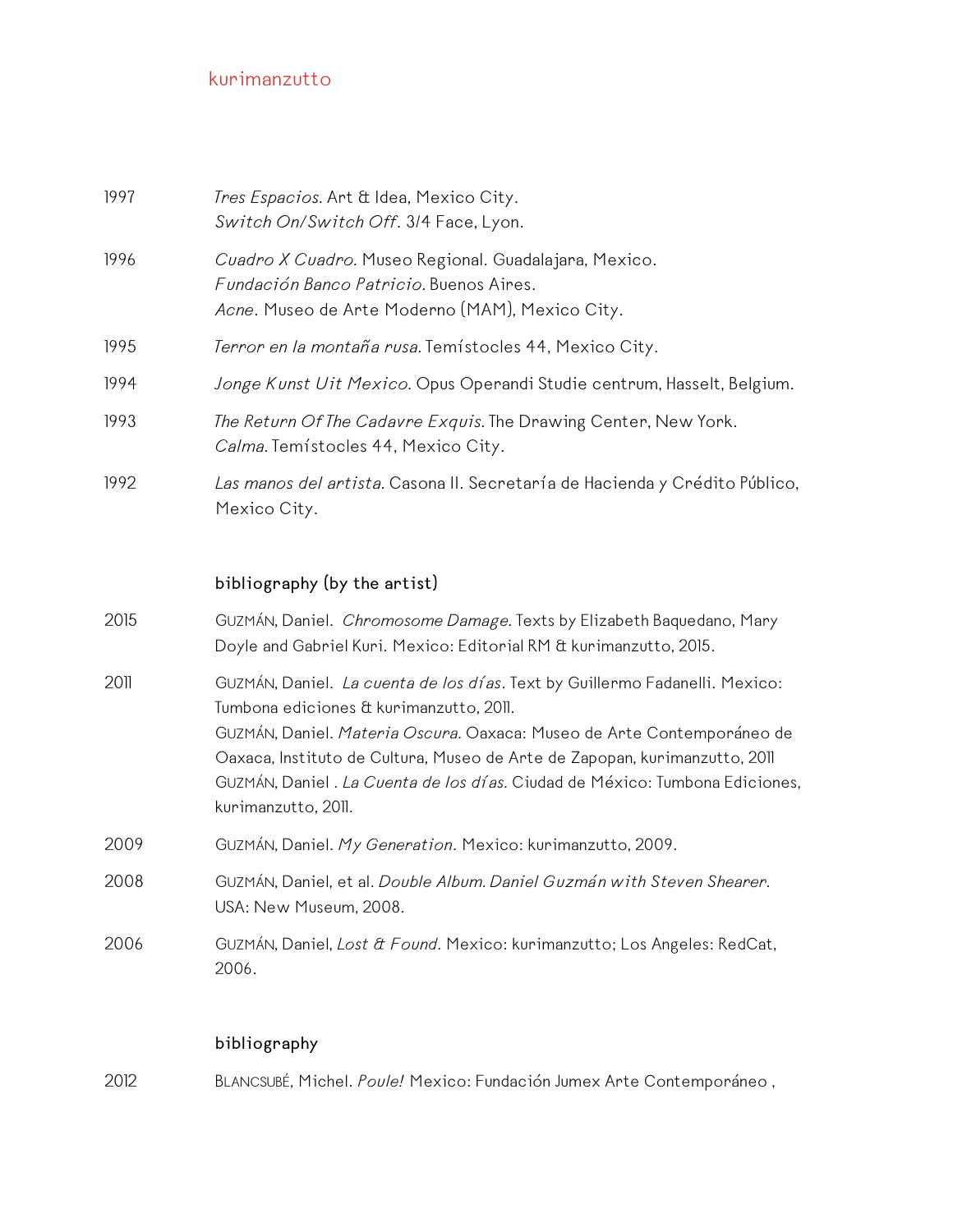2012.

| 2007 | Viva la muerte. Wien: Kunsthalle Wien, 2007.<br>RODRIGUES WIDHOLM, Julie: Escultura Social: a New Generation of Art from<br>Mexico City. Chicago: Museum of Contemporary Art Chicago, 2007.<br>MEDINA, Cuauhtémoc: La era de la discrepancia: Arte y Cultura Visual en<br>México 1968-1997. muca. Mexico: Turner, 2007.                                              |
|------|----------------------------------------------------------------------------------------------------------------------------------------------------------------------------------------------------------------------------------------------------------------------------------------------------------------------------------------------------------------------|
| 2005 | DEXTER, Emma: Vitamin D: New Perspectives In Drawing. United States:<br>Phaidon Press, 2005.<br>9th Istanbul Biennial. Text on Daniel Guzmán by November Paynter. Turkey:<br>IKSV - Istanbul Kultur ve Sanat Vakf, 2005.                                                                                                                                             |
| 2004 | OKÓN, Yoshua, et al. La Panaderia. Introducción de Miguel Calderón. Mexico:<br>Turner, 2004.<br>Faces in the Crowd - Picturing Modern Life from Manet to Today. London:<br>Whitechapel, 2004.                                                                                                                                                                        |
| 2003 | Happiness: A Survival Guide for Art and Life. Japan: Mori Art Museum, 2003.                                                                                                                                                                                                                                                                                          |
| 2002 | SPALDING, David: How Extraordinary that the World Exists. San Francisco:<br>Institute of Contemporary Arts, 2002.<br>ABCDF. Palabras de Ciudad. Mexico: Conaculta, INBA, Fundación Televisa,<br>2002.                                                                                                                                                                |
| 1999 | Cinco Continentes y Una Ciudad/Five Continents and One City. Segundo<br>Salón Internacional de Pintura. Mexico: Museo de la Ciudad de México, 1999.<br>Cambio. Mexico / Estados Unidos: Mexican Cultural Institute of Nueva York.<br>Museo Universitario del Chopo, 1999.<br>CRUZVILLEGAS, Abraham: La ruta de la Enemistad. Mexico City: Ediciones<br>Casper, 1999. |
| 1996 | Acne o el Nuevo Contrato Social Ilustrado. Mexico City: Museo de Arte<br>Moderno, 1996.                                                                                                                                                                                                                                                                              |
|      | press                                                                                                                                                                                                                                                                                                                                                                |
| 2017 | _. "Cuestionario Código, Daniel Guzmán". Código, January 27, 2017.                                                                                                                                                                                                                                                                                                   |
| 2016 | GARCÍA, Cesar."Jim Shaw & Daniel Guzmán, Artistic Revolution".                                                                                                                                                                                                                                                                                                       |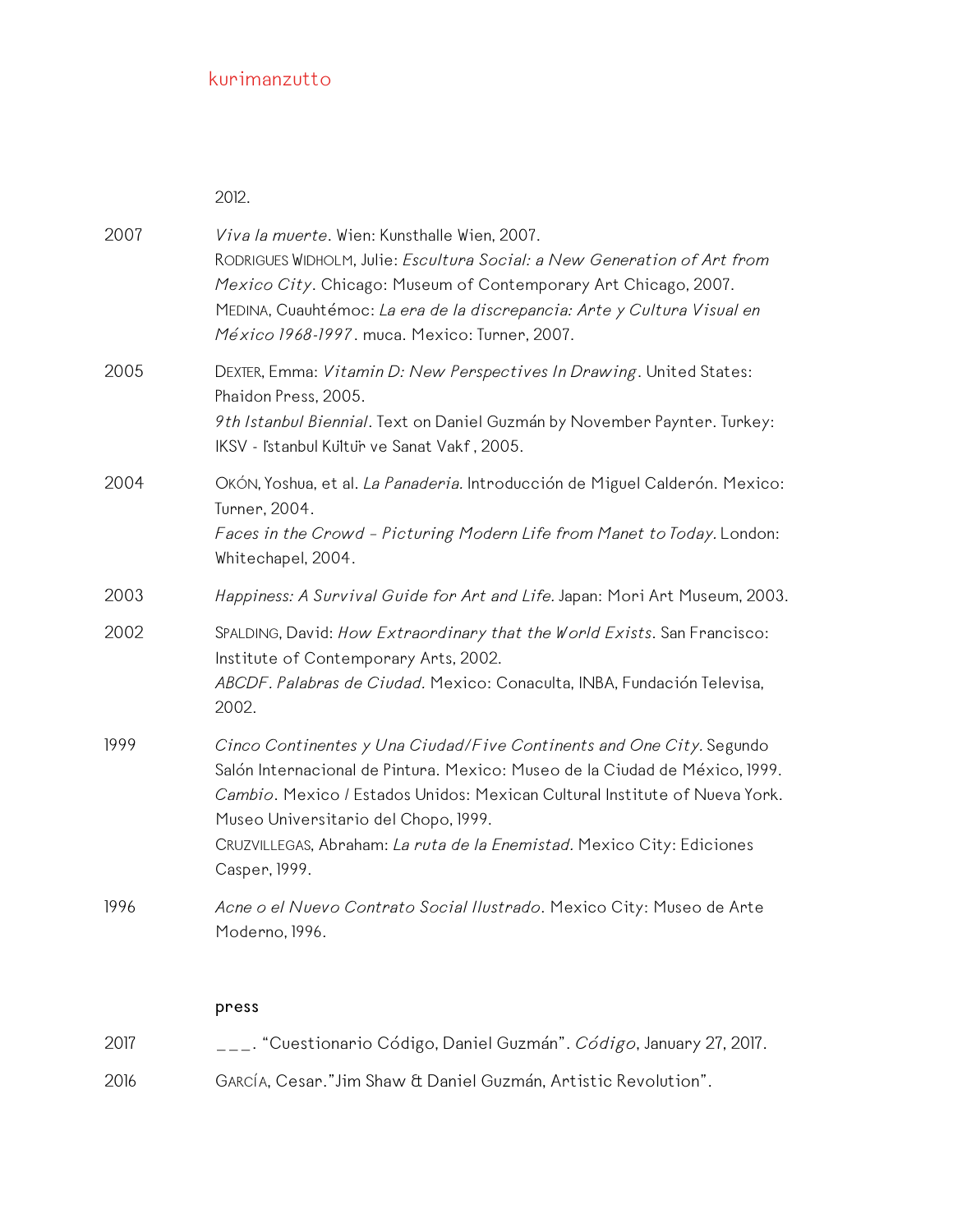*Neuejournal,* April 18, 2016.

\_\_\_. "Abren muestra de vida, tiempo y sopa". *El Popular,* June, 2016.

\_\_\_. " Daniel Guzmán. Soup, cosmos and tears, en el Museo Universitario del Chopo". *Gas TV*, June, 2016.

DAVID, Rulo. "Daniel Guzmán: de regreso a El Chopo". *Frente*, June, 2016. SÁNCHEZ, Sandra. "Todo es temporal: Daniel Guzmán en el Museo Universitario del Chopo". *Guías DF*, June, 2016.

\_\_\_.Daniel Guzmán: Soup, Cosmos & Tears". *Artishock*, June 17, 2016. ZAMBRANO, Lourdes. "Plasma Guzmán sombras y humor". *Reforma*, June 18, 2016.

MORENO, Concepción. "Todo es temporal". El Economista, June 20, 2016. ARRIAGA, Gerardo. "Guzmán, entre Tezcatlipoca y Bukowski". *El* Universal, June 27, 2016.

\_\_\_. "Entrevista a Daniel Guzmán sobre 'Soup, Cosmos & Tears'". *Zona de Desgaste*, July 5, 2016.

\_\_\_. "10 exposiciones imprescindibles de 2016 (julio-diciembre)". *Código*, No. 94, August – September, 2016.

SOLÍS HORCASITAS, Violeta. "*Soup, Cosmos & Tears*, de Daniel Guzmán". *Código*, No. 95, October – November, 2016.

2015 \_\_\_. "La llamada del Dios extraño, de Gabinete Homo Extraterrestre." *Código* No. 85, February – March, 2015.

\_\_\_. "Daniel Guzmán en kurimanzutto." *Gastv*, March, 2015.

UDY, Dan. "Daniel Guzmán, Chromosome Damage." *Art Review* Vol. 67, No. 2, March, 2015.

ANELL, Clarisa. "Tributo Azteca." *Reforma*, March 20, 2015.

ÁVILA, Sonia. " Pinta diosas aztecas en papel de estraza." *Excelsior*, March 23, 2015.

SIENRA, Regina. "La mujer y la muerte." *Gatopardo*, April, 2015.

RABASA, Diego. "El dibujo y la furia" *Más por más*, April 7, 2015.

LAMMERS, Gerardo. "Daniel Guzmán: rock por la muerte."*El Universal,* April 12, 2015.

\_\_\_. "Daniel Guzmán Death Never Takes a Vacation." *Mousse,* April 27, 2015.

MONTENAT, Caroline. " La sucesión de los puntos: un panorama del dibujo en México." *Código,* May 7, 2015.

\_\_\_. "Art Basel." *InStye,* June, 2015.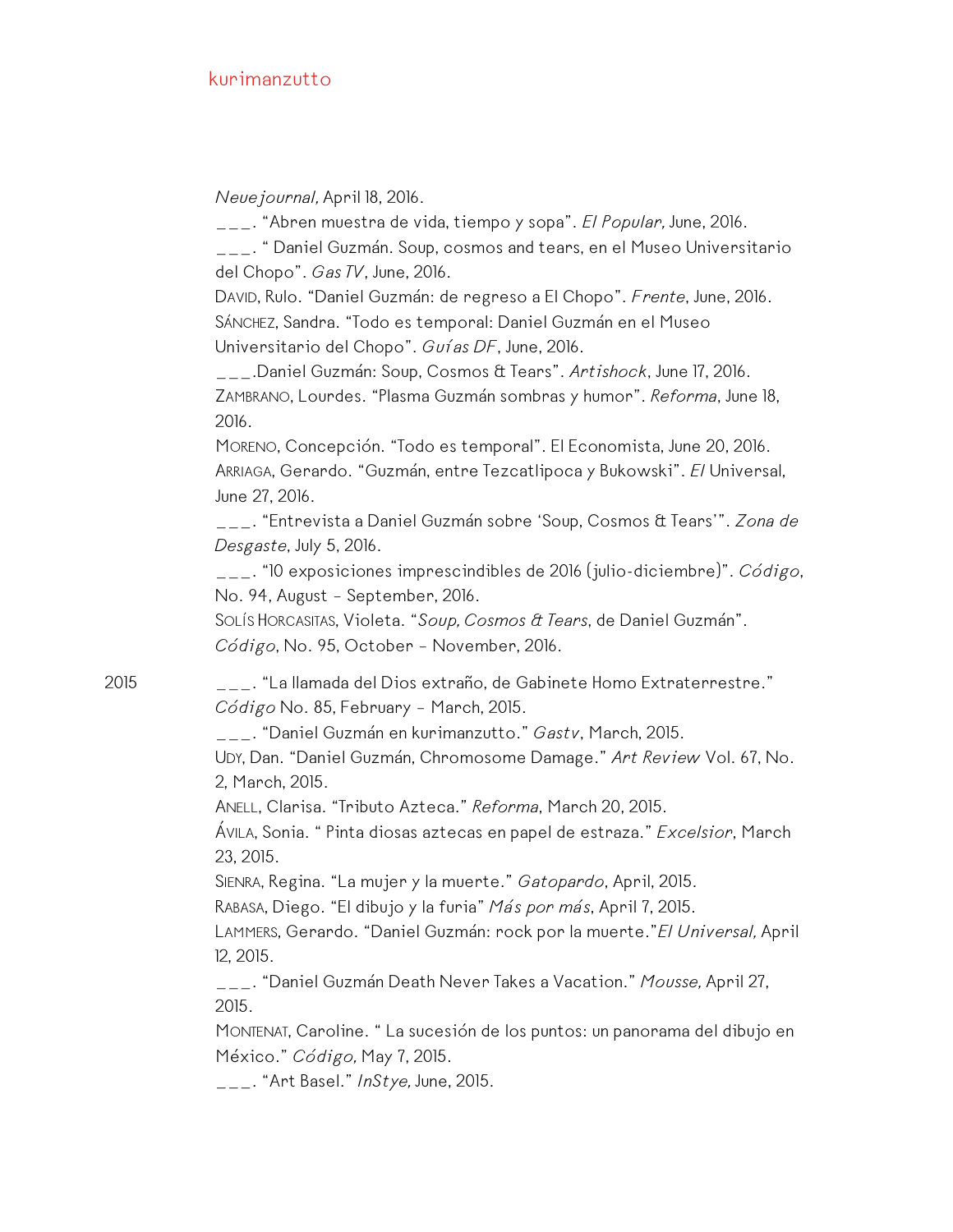|      | CAMPUZANO GUILMANT, Rodrigo. "Daniel Guzmán, La eterna transformación<br>de la figura." Tierra Adentro No. 206, August, 2015.<br>CAMPUZANO GUILMANT, Rodrigo, "Daniel Guzmán, La eterna transformación<br>de la figura". Tierra Adentro, August, 2015.<br>___. "Daniel Guzmán, nuevo libro". <i>La Tempestad,</i> November 26, 2015.<br>ZAMBRANO, Lourdes. "Daniel Guzmán, lo fortuito del cromosoma". Reforma,<br>November 30, 2015.<br>KARTOFEL, Graciela. "Strange Currencies: arte y acción en Ciudad de<br>México, 1990-2000". Art Nexus, December, 2015. |
|------|----------------------------------------------------------------------------------------------------------------------------------------------------------------------------------------------------------------------------------------------------------------------------------------------------------------------------------------------------------------------------------------------------------------------------------------------------------------------------------------------------------------------------------------------------------------|
| 2014 | Artishock. "Est Art Fair, La nueva feria de arte de Portugal, se enfonca en<br>el dibujo." Artishock, July 12, 2014.<br>SHERMAN, Sam. "Daniel Guzmán." Artforum, December, 2014.                                                                                                                                                                                                                                                                                                                                                                               |
| 2013 | RUBIO, Carlos. "Aplican el arte a Arqueología." Reforma, January 25, 2013.<br>HERNÁNDEZ, Saúl. "Materia oscura, temblor de tierra. Entrevista a Daniel<br>Guzmán." Avispero, June 13, 2013.                                                                                                                                                                                                                                                                                                                                                                    |
| 2012 | ___. "Novedades." <i>La Tempestad,</i> vol. 13 No. 82, January - February, 2012.<br>AGUIRRE, Mariana. "Interview with Daniel Guzmán." Taxi around the art,<br>January 30, 2012.<br>RAMÍREZ, Javier. "El lado oscuro de Daniel Guzmán." Proceso, February 18,<br>2012.<br>JAUREGUI, Guillermo Iñigo Nuñez. "La cuenta de los dias. Daniel Guzmán."<br>Frente, August 21, 2012.                                                                                                                                                                                  |
| 2011 | BASCIANO, Oliver. "Eternal adolescence." Art Review, Issue 47, January -<br>February, 2011.<br>CARILLO, Isa. "Daniel Guzmán." Taxi Around the Art, Issue 03, September,<br>2011.<br>Hernández, Bruno. "Omnívoro Libros." Newsweek, November 14, 2011.                                                                                                                                                                                                                                                                                                          |
| 2010 | GARNICA, Dolores. "Daniel Guzmán. Right Now, Ha, ha!" Luvina, Autumn,<br>2010.<br>OROZCO, Luis A. "La Crisis está en chino." Animal No. 4, Winter, 2010.<br>__. "Que extraordinario que el mundo exista." Premium Club<br>(Credomatic), Year I, No. 7. December, 2010.<br>GUZMÁN, Daniel. "iHola rock!yo soy blues carnal." Tomo, December, 2010.<br>WRIGHT, Karen. "Musically driven." Phillips de Pury & Company, December                                                                                                                                   |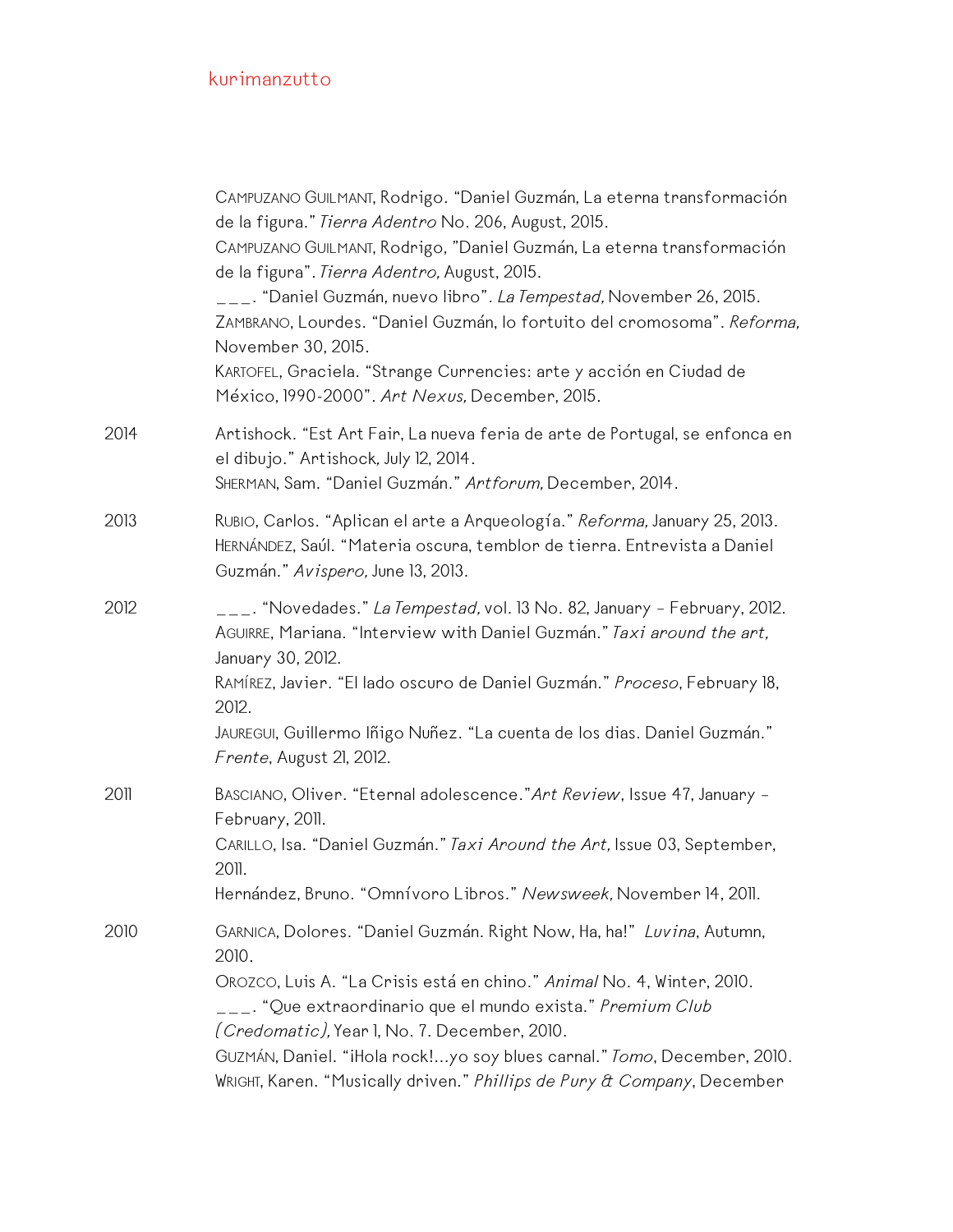10, 2010.

2009 ESPINOSO, Alejandra. "Las obsesiones visuales de Daniel Guzmán." *Spot,* No. 68, 2009. CHRISTEN, Camilo. "Lo terrible de los niños." *Gatopardo* No. 107, January, 2009. KIHM, Christophe. "Guzmán-Ortega." *Artpress,* Issue 352, January, 2009. O'NEILL, Butler. "Daniel Guzmán." *ArtForum*, March, 2009. CORDERO, Patricia. "Guzmán reúne a su generación." *Excelsior*, June 19, 2009. DEL CONDE, Teresa. "kurimanzutto y GAM." *La Jornada*, July 21, 2009. \_\_\_. "Daniel Guzman; Don't Ask Me How The Time Goes By." *Frieze,* Issue 125, September, 2009. 2008 Kane, Elena. "New York: New Museum." *Contemporary*, No. 95. 2008. MONTERO, Eliana. "Art & Roll." *El Centro*, 2008 ORTEGA, Damián. "Daniel Guzmán ici et maintenant." *Artpress,* No. 352, January, 2008. CLARK, Vicky I. "Life of Mars." *APT Insight,* Vol. 3, Spring, 2008. La vaca Independiente. "Arte contemporáneo-Manual de instrucciones." *Escala,* No. 24, March, 2008. MAUSER, Daniel. "The Artist At The New Museum."*Guanabee,* April 25, 2008. \_\_\_. "Double Album." *Notimex*, August 9, 2008. BAUTISTA, Virginia. "Doble álbum de arte y rock." *Excelsior*, August 9, 2008. GUTIÉRREZ, Diana. "Componen su arte basados en música." *Reforma*, August 9, 2008. SANDOVAL, Sandra. "Queremos rock!" *Suplemento Universal,* August 9, 2008. BALERINI, Emiliano. "Los artistas presentan 74 obras en el MUCA Guzmán y Shearer, in doble álbum plastic." *Milenio*, August 10, 2008. ALAZRAKI, Mariana. "Double album: Daniel Guzmán & Steven Shearer en el MUCA Campus." *Arte MUCA*, August 15, 2008. MORENO, Concepción. "En busca de la identidad." *El Economista*, August 15, 2008. VARGAS, Anarela. "Bitácora de una Mirada." *Laberinto*, August 16, 2008. TEJEDA, Ana Rita. "Conversación visual y dinámica en el MUCA." *Gaceta UNAM*, August 18, 2008. MEDINA, Cuauhtémoc. "El Ojo Breve, Radicalismo y pérdida." *Reforma*,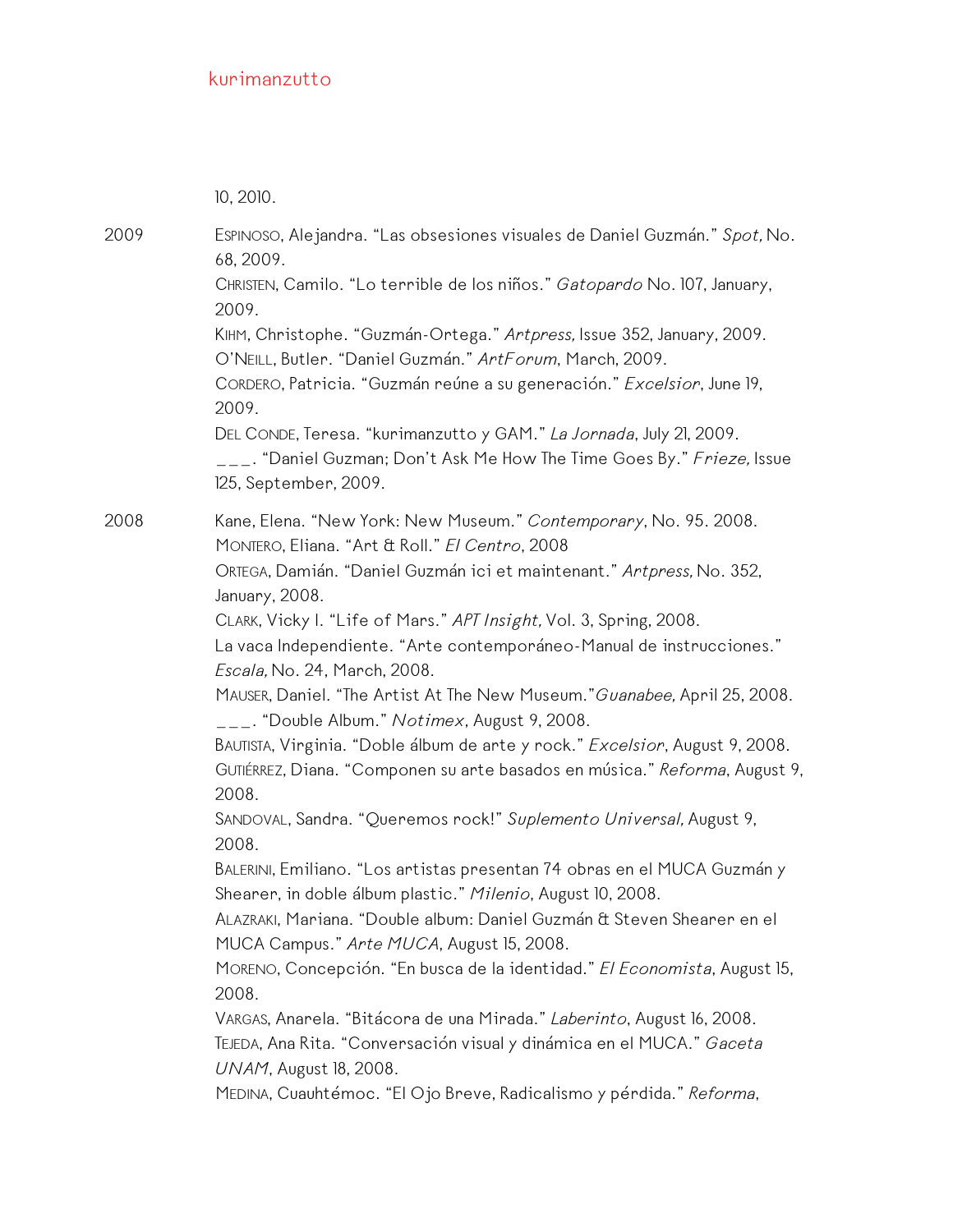August 20, 2008.

PINELO, Rosario. "Double álbum: Daniel Guzmán y Steve Shearer." *Tiempo Libre*, August 21 – 28, 2008.

AJ. "Arte rocker." *Chilango,* September, 2008.

HAAKONSEN, Af Mette. "Den Mexicanske forbindelse." *Bryggekultur,* September 16, 2008.

BENASSINI, Óscar. "En el valle de los pellejos secos." *La Tempestad,* No. 75, Vol 12, November – December, 2008.

KINO, Carol. "Confronting his culture and himself." *The New York Times*, December 7, 2008.

2007 \_\_\_. "Kurimanzutto: Daniel Guzmán: dibujos 2006-2007." *Fahrenheit,* Year 04, No. 24, 2007.

> MACMASTERS, Merry. "Daniel Guzmán, artista visual que es más conocido en el extranjero que en México." *La Jornada*, January 9, 2007.

MADRID, Edgard. "Muestran en Chicago arte social mexicano." *Reforma*, August 8, 2007.

CID DE LEÓN, Oscar. "Incluye en sus dibujos violencia y Rock and Roll." *Reforma*, September 8, 2007.

HERNÁNDEZ, Edgar. "La verdad de Daniel Guzmán." *Excelsior*, September 9, 2007.

HERRERA, Adriana. "Daniel Guzmán y la búsqueda del ombligo." *Poder y Negocios*, September 11, 2007.

HERRERA, Adriana. "Daniel Guzmán y la búsqueda del ombligo." *Poder y Negocios*, September 11, 2007.

TERCERO, Magali. "La búsqueda del ombligo." *Milenio*, September 22, 2006. SPEARS, Dorothy. "It4s Only Rock and Art, but They like it." *The New York*

*Times,* September 30, 2007. CHARPENEL, Patrick. "Pesquizas en el ombligo, 10 preguntas a Daniel Guzmán."

*Código 06140*, October, 2007.

ALVES, Thiago. "Da-dánielismo: regresiones en la búsqueda de un omblogo."*Tiempo Libre,* Vol. XXVIII, No. 1431, October 11 – 17, 2007. BERLANGA, Jessica. "Daniel Guzmán." *Frieze*, Vol. 11, November – December,

2007.

COOKIE, Julia. "Euforia, apatía y dudas." *Life&Style,* No. 40, December, 2007.

2006 BERLANGA, Jessica. "Lost and Found." *Chilango*, 2006.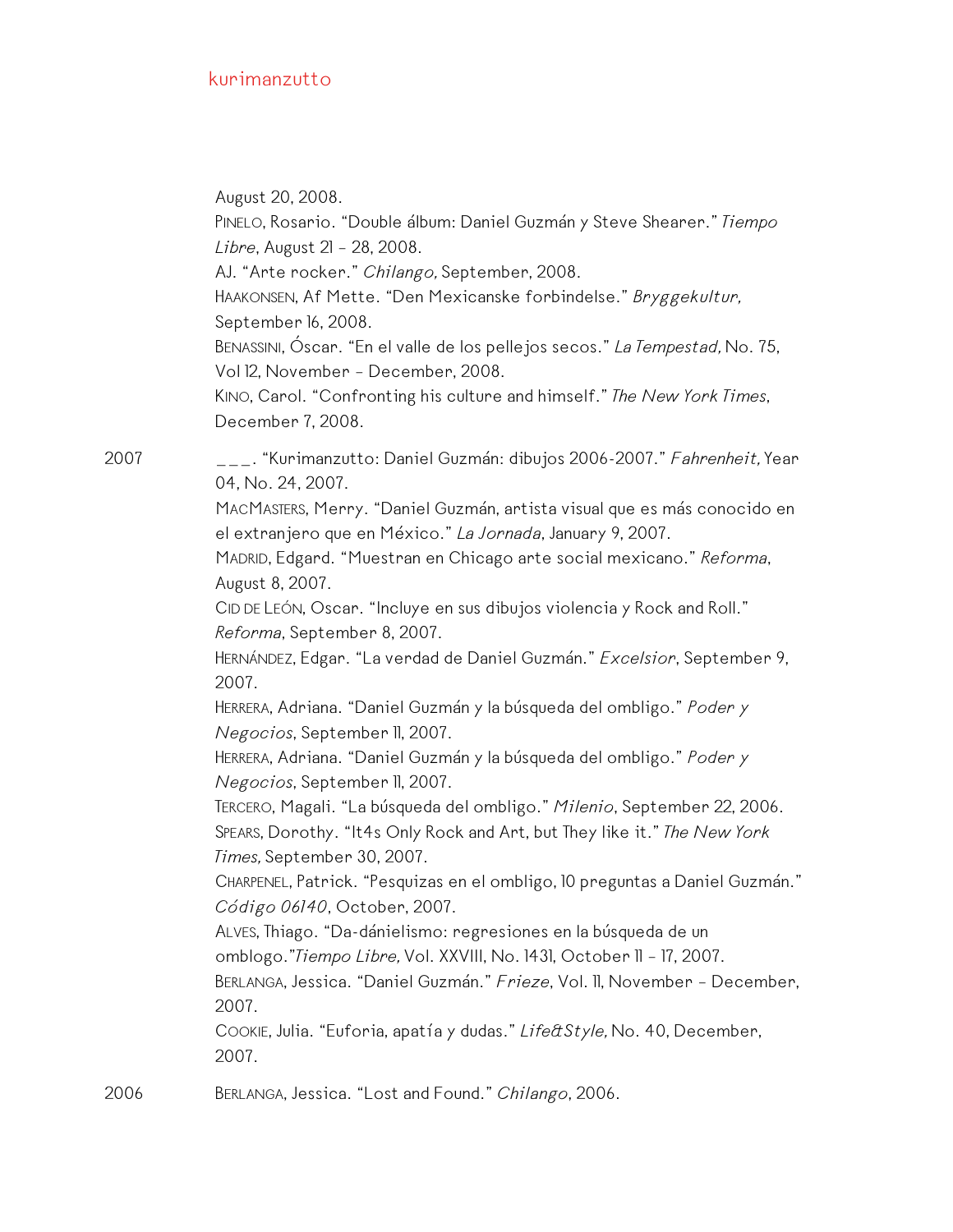|      | MESINAS, Samuel. "Inspiran un texto de Robert Walser y un cuadro de<br>Narcise Virgile Díaz al mexicano Daniel Guzmán para realizar ocho<br>esculturas y una instalación." Diario Monitor, September 27, 2006.<br>HERNÁNDEZ, Edgar. "Guzmán se reencuentra a sí mismo." Excelsion,<br>October 30, 2006.                                                                                                                                                                                  |
|------|------------------------------------------------------------------------------------------------------------------------------------------------------------------------------------------------------------------------------------------------------------------------------------------------------------------------------------------------------------------------------------------------------------------------------------------------------------------------------------------|
| 2005 | ___. "Daniel Guzmán." <i>Brochure</i> , 2005.                                                                                                                                                                                                                                                                                                                                                                                                                                            |
| 2004 | LEVIN, Kim. "The Mexican (Chelsea Remix)." The Village Voice, May 28,<br>2004.<br>DIAZ, Eva. "Reviews: Daniel Guzmán." Time Out New York, June 24 - July 1,<br>2004.<br>Smith, Roberta. "Art In Review: Rimbaud." The New York Times, July 30,<br>2004.                                                                                                                                                                                                                                  |
| 2003 | JEZIK, Enrique. "Daniel Guzmán." ArtNexus, No. 48, 2003.<br>HERNÁNDEZ, Edgar. "Van nueve a la Bienal de Venecia: Tienen mexicanos<br>presencia histórica." Reforma, April I, 2003.<br>MUNGUIA, Jorge. "Bienal de Venecia No. 50: Mexico exporta arte."<br>Expansión, No. 867, June 1, 2003.<br>GONZÁLEZ, Berenice. "Nueve mexicanos rumbo a la Bienal de Venecia." El<br>Independiente, June 8, 2003.                                                                                    |
| 2002 | BHATNAGAR Priya; MENIN, Samuele; ROBECHI; Michele. "Focus Mexico.<br>Contemporary Mexico Art Today." Flash Art, No. 225, July - September,<br>2002.<br>Schmelz, Itala. "Daniel Guzmán." ArtNexus, November, 2002.                                                                                                                                                                                                                                                                        |
| 2001 | KURI, Gabriel. "Introducing Daniel Guzmán." Texto para la exposición Lonely<br>Planet Boy, 2001.<br>MEDINA, Cuauhtémoc. "Del consumo como invención." Reforma, 2001.<br>ZAMORA, Liliana. "Habita el Diablo Casa Clavigero." Mural, 2001.<br>Dannatt, Adrian. "Jumex Jubilation." FlashArt, May - June, 2001.<br>ARRIOLA, Magali. "Guzmán y la memoria selective." Milenio, June 5, 2001.<br>PARTIDA, Víctor. "Una instalación para el Día de los Muertos." Milenio,<br>October 20, 2001. |
| 2000 | SÁNCHEZ, Osvaldo. "No estoy aquí." Reforma, 2000.<br>PARTIDA, Víctor. "La muerte de un dibujante." Público, May 9, 2000.<br>___."Daniel Guzmán." ArtNexus, No. 37, July - September, 2000.                                                                                                                                                                                                                                                                                               |